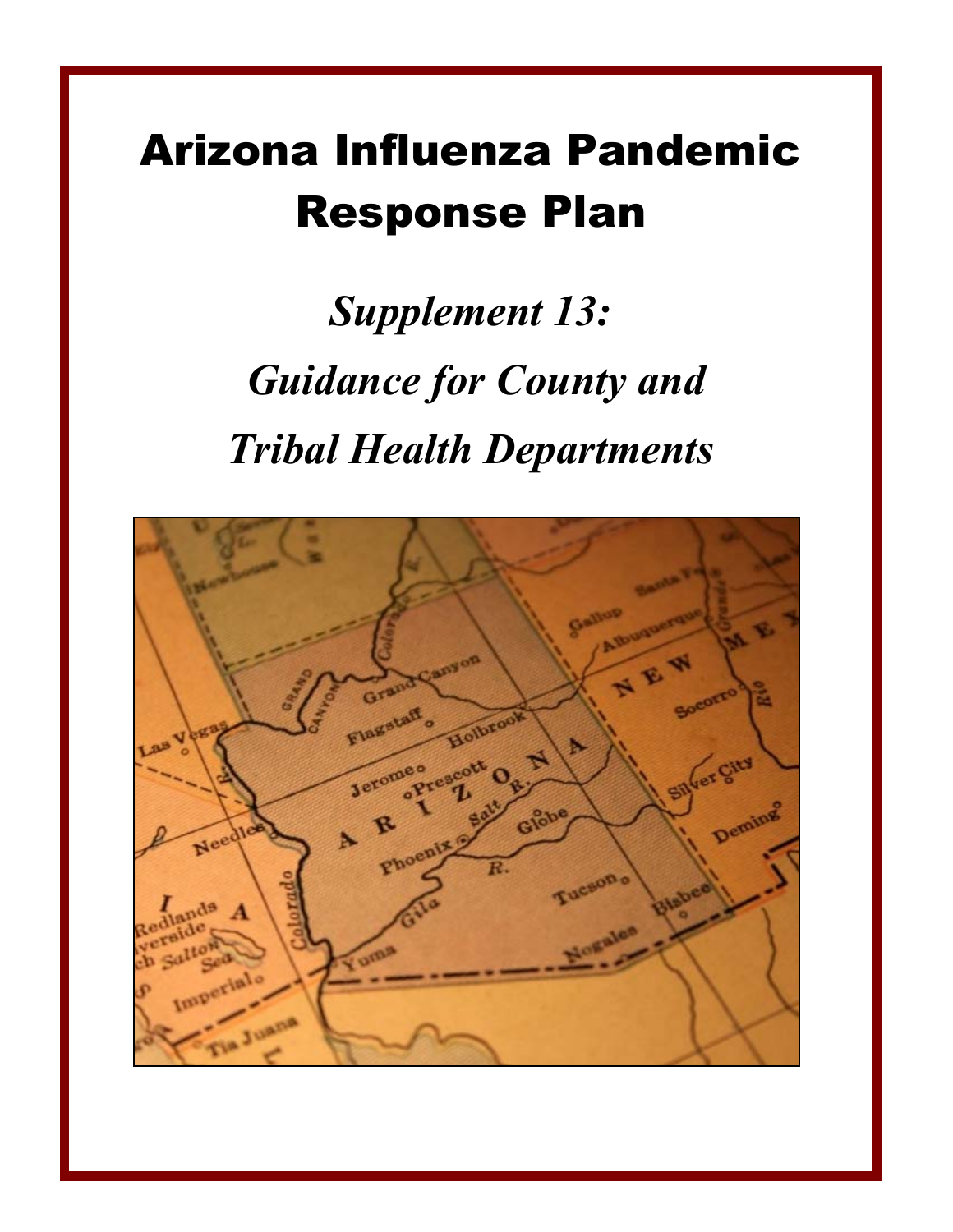# Supplement 13: Table of Contents

| I. | <b>GENERAL PREPAREDNESS GUIDANCE</b>                 | $S13-2$            |
|----|------------------------------------------------------|--------------------|
|    | <b>Incident Command</b>                              | $S13-2$            |
|    | <b>Community Preparedness</b>                        | $S13-2$            |
| Н. | <b>SPECIFIC ACTIVITY PREPAREDNESS</b>                | $S13-3$            |
|    | A. Surveillance and Epidemiology                     | $S13-3$            |
|    | <b>B.</b> Health Care Response Coordination          | $S13-4$            |
|    | C. Vaccine and Antiviral Delivery and Administration | $S13-5$            |
|    | D. Community Disease Control                         | $S13-6$            |
|    | E. Addressing Travel-Related Risk                    | $S13-7$            |
|    | <b>F.</b> Public Information                         | $S13-8$            |
|    | G. Workforce Support - Psychosocial Needs            | $S13-9$            |
|    | <b>H. Information Management</b>                     | S <sub>13</sub> -9 |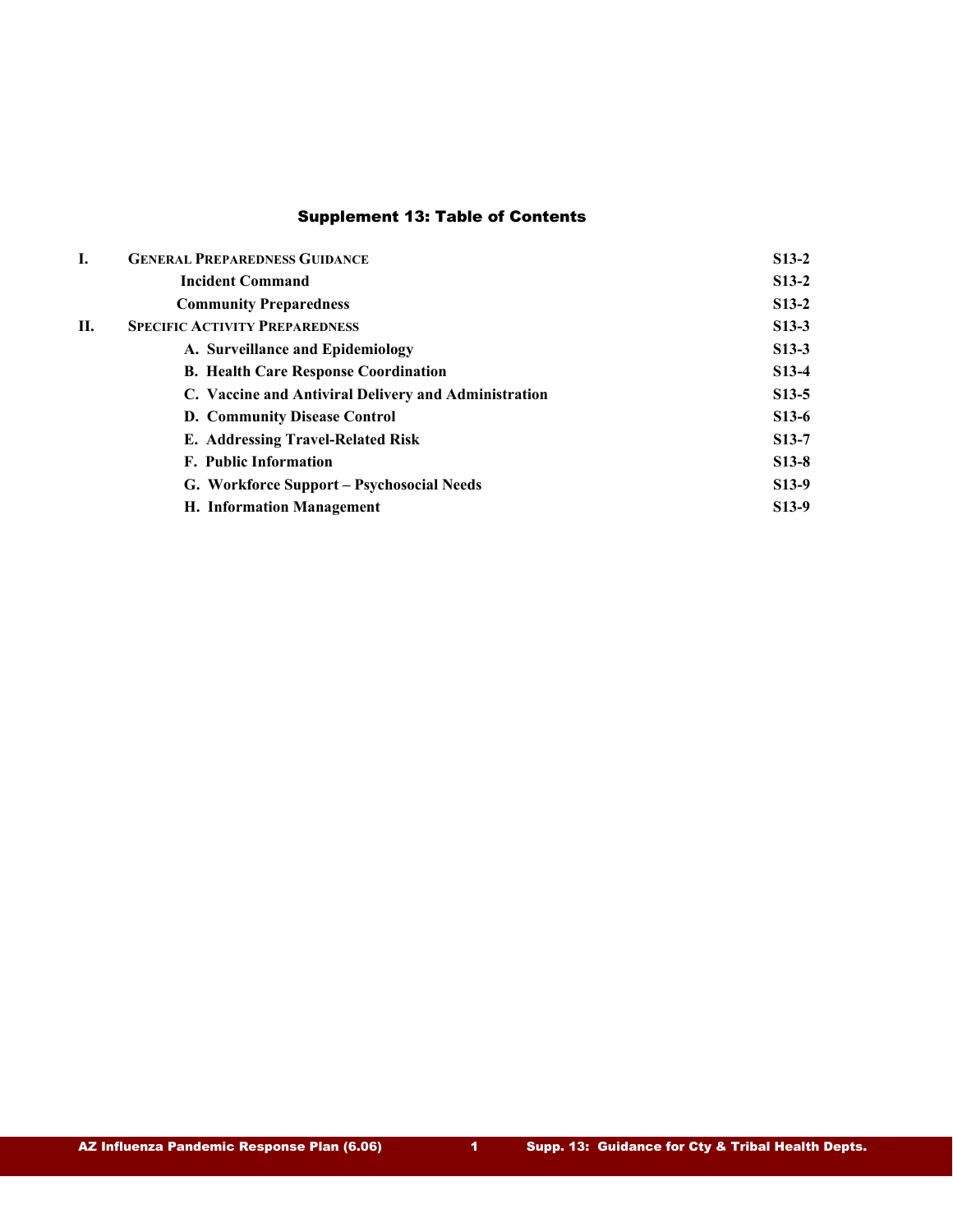# I. General Preparedness Guidance

County and tribal health departments will be highly effected prior to and during an influenza pandemic. This guidance is designed to help spotlight important planning and response activities that are necessary at the local health department level. In January 2006, HHS released a state and local planning checklist [\(www.pandemicflu.gov\)](http://www.pandemicflu.gov/). While the HHS checklist is not reproduced here, is lists broad concepts that are important and may help counties and tribes in the development of their respective plans.

All counties should have a jurisdiction-specific Influenza Pandemic Response Plan that is an extension of both their jurisdiction's overall Emergency Response Plan and the Arizona Influenza Pandemic Response plan. It is necessary for each county, and each tribe, as appropriate, to fit into the existing state plan to more effectively coordinate overall resources in the state. Therefore, ADHS has made it a requirement for each county to have a jurisdiction-level response plan that fits in with the state plan, as a condition of continuing to receive public health preparedness grant funds.

Tribes in Arizona, and elsewhere in the Nation, have sovereign authority. In order to achieve optimal state-wide coordination during a pandemic response, tribal health departments and other tribal-related entities (e.g., U.S. Indian Health Services), will need to work closely with neighboring county health departments and ADHS. For purposes of this planning guide tribal and county health departments are both considered local health departments, as these entities are responsible for providing public health services at the local level. There is no inference in this guide or elsewhere in the plan that equates counties with tribes.

Under a declared public health emergency (A.R.S. 36-787), the Arizona Department of Health Services (ADHS) becomes the primary coordinating agency in the state for all public health activities. This declaration will likely occur in Arizona during the late stages of a Pandemic Alert Period or at the outset of a federally declared pandemic. Under such a declaration the counties will be responsible for carrying out the local public health duties necessary to respond to the pandemic. The goal and direction of these activities will be coordinated by ADHS; however, the operational plans to conduct these activities may vary from county to county, depending on the availability of local resources. This guidance should help both counties and tribes in Arizona identify the key local public health activities that will likely be necessary during the different phases of pandemic activity.

#### **Incident Command**

As with other disasters and emergency plans, the response systems developed need to incorporate a NIMS compliant incident command system (ICS). This requires training of management and staff in ICS. As ADHS will likely be playing a coordination role throughout the pandemic response, all partner agencies should be familiar with the ADHS ICS system – Public Health Incident Management System (PHIMS). PHIMS is described in detail in Appendix C to the Arizona Influenza Pandemic Response Plan. Local health agencies that have not adopted an ICS should consider using PHIMS as a structure, therefore, better ensuring the ability of the local health agency and ADHS to appropriately coordinate during a pandemic response.

# **Community Preparedness**

Local health agencies should ensure community level planning and preparedness occurs within their jurisdictions. As with any disaster, a pandemic response will require the community and the government sectors working together. Community sectors include:

- businesses
- schools, day care
- long term care facilities
- churches
- volunteer organizations
- health care
- emergency responders
- community leaders
- private citizens and families
- local media outlets

Community preparedness activities include information sessions, training and education, resource assessments, community and individual planning (school, businesses, families, etc.), and community level exercises. Community level preparedness requires knowledge of the demographic, geographic and cultural make-up of the community, in order to ensure all populations in a community are involved, or are, at a minimum, accounted for in the response plan. See Supplement 8 for actual community preparedness planning guides (see also [www.pandemicflu.gov](http://www.pandemicflu.gov/) for updated guides).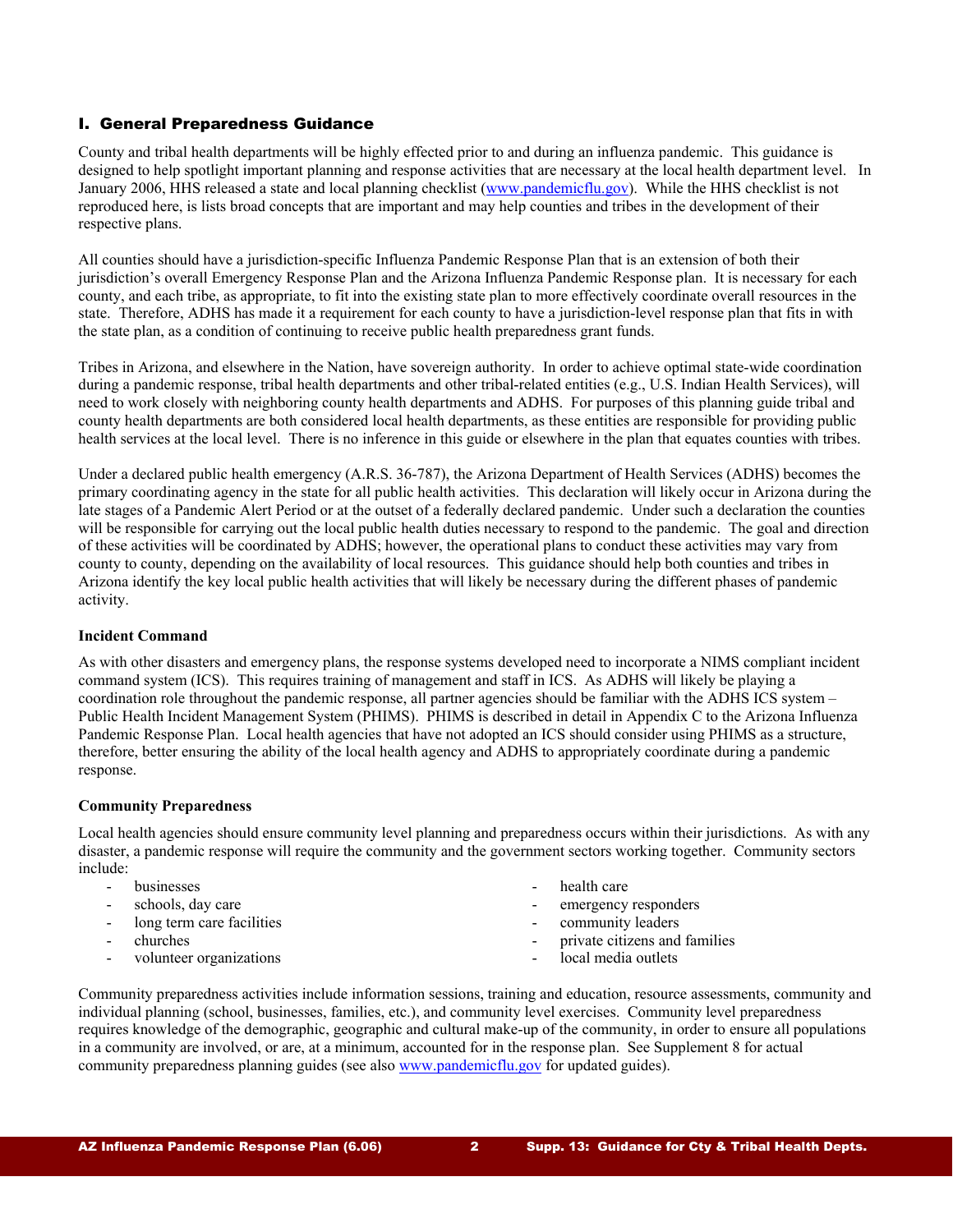# II. Specific Activity Preparedness

The following portion of the guidance details specific local health agency activities extracted from Supplements 1-12 of the Arizona Influenza Pandemic Response Plan. These activities are listed here, by category, as an outline of specific local actions that will need to be undertaken during the different phases of pandemic response, as part of an overall statewide response. Some actions will not pertain to all counties and tribes, and it is likely that each county and tribe will have additional activities that are not listed here. This model is typical of all public health emergency responses, where certain actions need to be coordinated at a state level, but the necessities of local implementation require innovative and, sometimes, alternative approaches.

#### **A. Surveillance and Epidemiology**

Disease surveillance and epidemiological analysis are the key science-based components for all public health response activities. While ADHS will coordinate state-wide surveillance activities, the success of these actions will be rely heavily upon the participation and implementation at the local level. County and tribal health departments are the primary agencies for conducting surveillance. The current surveillance systems during non-pandemic, seasonal influenza will be the basis for any surveillance activities during a pandemic (see Supplement 1)

Interpandemic (Phase 1-2) Activities

- 1. Ensure participation is ongoing influenza surveillance systems
- 2. Continue to increase participation in sentinel surveillance for influenza-like illness
- 3. Explore opportunities to conduct syndrome surveillance with local reporting sources *(i.e., clinics, ambulance*) companies, schools, etc.)
- 4. Maintain participation in the Arizona Health Alert Network, by receiving and re-distributing health alerts to appropriate community members
- 5. Ensure the full implementation of MEDSIS in respective jurisdiction, both at the health department and health care system level



- 6. Work with ADHS to develop and implement protocols for investigating institutional outbreaks
- 7. Ensure the ability to collect deaths certificates related to infectious causes, especially influenza, in a timely manner

#### Pandemic Alert (Phase 3) Activities

- 8. Investigate initial reports of potential human influenza infections due to a novel influenza strain in respective jurisdiction utilizing local rapid response teams (RRT). These response activities include completing investigations forms, obtaining specimens for testing, and monitoring close contacts for influenza-like illness
- 9. Immediately inform ADHS of any suspected human infection with an avian/animal/novel human strain of influenza
- 10. Ensure timely and comprehensive reporting of ILI from sentinel sites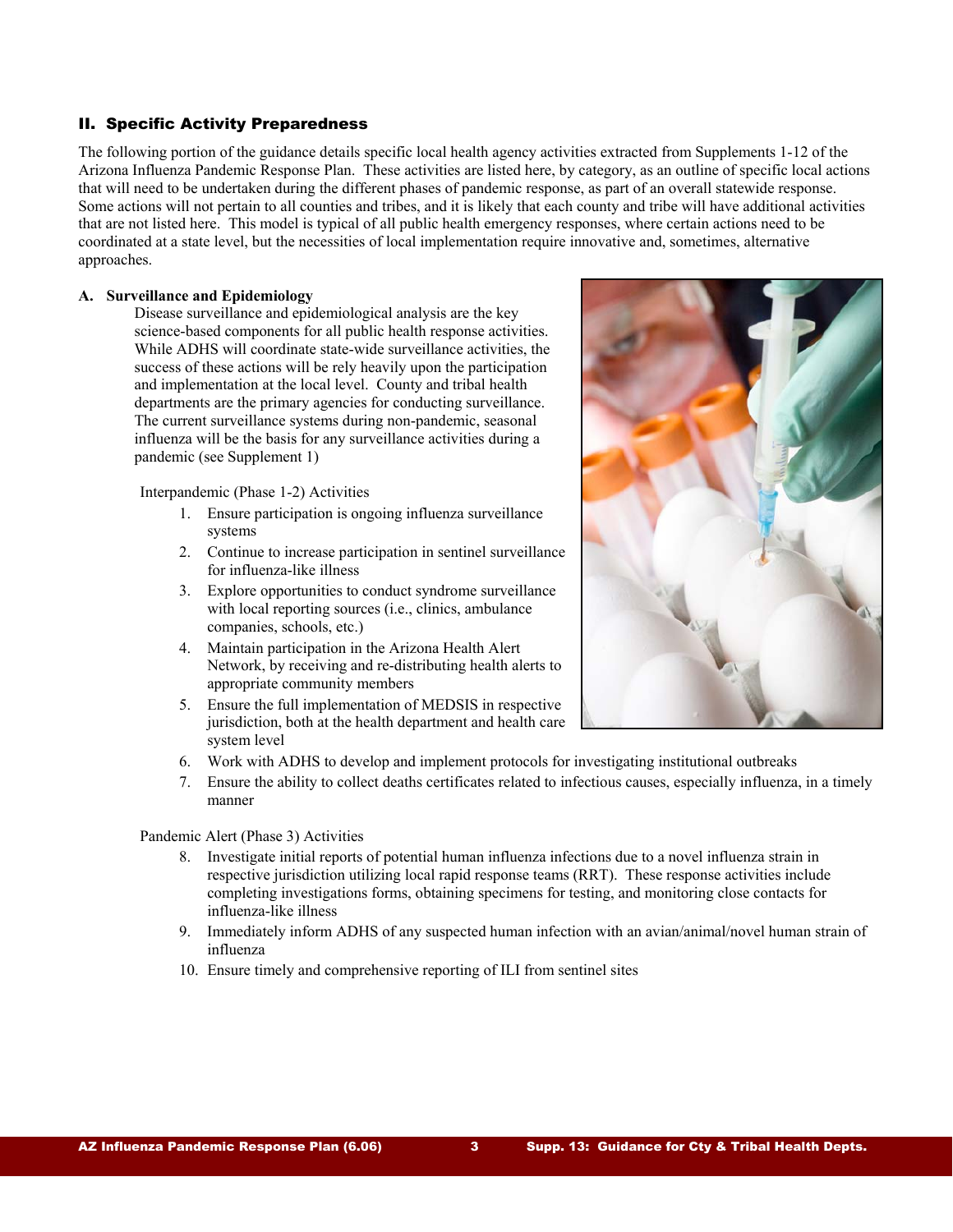- 11. Monitor syndromic surveillance data sources and evaluate increased activity, as appropriate
- 12. Assist ADHS with distribution of epidemiologic reports of influenza activity updates to surveillance partners and stakeholders and participate in regular pandemic alert surveillance conference calls with ADHS

Pandemic Alert (Phase 4) Activities

- 13. Request health care providers to screen travelers arriving from influenza-affected areas for ILI
- 14. Collect and analyze demographic data on clusters, ill travelers, or unusual cases
- 15. In accordance with ADHS recommendations, initiate active surveillance for hospitalized cases.
- 16. In accordance with ADHS recommendations, initiate active surveillance for influenza deaths

Pandemic Alert (Phase 5) Activities

- 17. Continue with previous phase activities, likely at increased levels
- 18. Consider activating Public Health Incident Command System, to better coordinate activities within jurisdiction and with ADHS

#### Pandemic (Phase 6) Activities

- 19. Coordinate with ADHS to increase surveillance with health care providers at the early stages of a declared Pandemic, to detect introduction of virus into jurisdiction.
- 20. Analyze morbidity and mortality data to establish population- and geographic area-specific rates
- 21. Assist ADHS in ensuring medical examiner reporting of influenza-related deaths (see Supplement 1)
- 22. Additional sources of surveillance data may be evaluated to determine the effectiveness of pandemic influenza interventions and resource allocation needs.
- 23. Once the virus has been identified throughout the state, surveillance and testing levels may be decreased depending on resource availability
- 24. The pandemic strain is likely to become a routinely circulating influenza A subtype. When that happens, the activities of both the counties, tribes, ADHS and national influenza surveillance systems will revert to the frequency and intensity typically seen during interpandemic influenza seasons

#### **B. Health Care Response Coordination**

#### Inter-Pandemic Activities

While health care response during an emergency is primarily an partnership between private sector health care institutions, ADHS and county and tribal health departments need to work with these entities to ensure overall coordination.

During the Interpandemic and Pandemic Alert Periods, ADHS and county and tribal health departments, along with emergency management and first responder agencies work together with these health care entities through Arizona Emergency Preparedness and Response Public Health Region Committees, to develop preparedness plans including infectious disease referral systems and patient surge capacity plans (see Supplement 3).

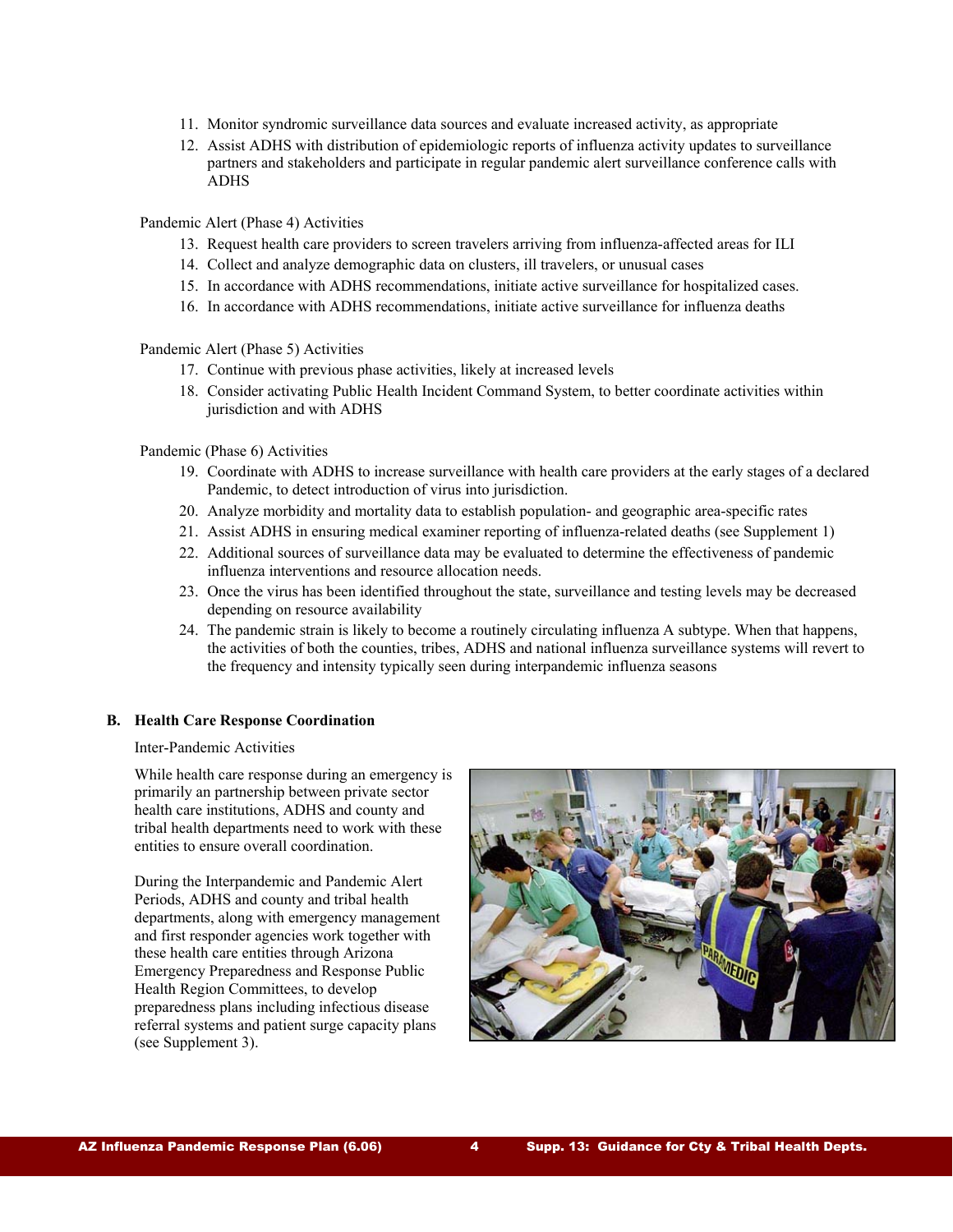Interpandemic and Pandemic Alert Activities

- 1. County and tribal health departments need to maintain active participation in their respective Arizona Emergency Preparedness and Response Public Health Region Committees
- 2. Build close relationships with the hospital administrators in respective jurisdiction, to ensure closer coordination during emergencies.
- 3. Identify multiple lines of redundancy for communication between local health department on health care institutions
- 4. Ensure facilities have an influenza pandemic response plan as part of their overall facility emergency response plan

Pandemic Response Activities

- 5. Ensure health care partners receive latest guidance from ADHS or HHS during emergency
- 6. Work to identify needed health care resources, depending on impact of pandemic on health care system

#### **C.Vaccine and Antiviral Delivery and Administration**

Vaccines and antivirals are public health and medical tools to prevent and respond to influenza outbreaks. Their effectiveness during any given outbreak is not certain, especially during a pandemic due to a novel strain. While it is important for local plans to include the use of these tools as potential interventions, they should not be the focus of an influenza pandemic response plan. Vaccines are to be used as a preventative measure, while antivirals will primarily be used as a treatment by health care providers, but may also be used as a prophylactic measure for response officials with the highest risks of exposure (see Supplements 6 and 7)

Inter-Pandemic and Pandemic Alert Activities

- 1. Develop and implement plans, systems and capacities to receive, distribute, and administer vaccine to population of jurisdiction
- 2. Identify and train public health volunteer workforce to staff and administer mass vaccination clinics
- 3. Identify strategies to deliver vaccine doses to health care and immunization providers within jurisdiction, as part of the overall vaccine response plan
- 4. Develop a system to rapidly vaccinate staff within respective agencies, and their families.
- 5. Identify strategies to effectively distribute



antiviral medications to potential priority groups, including hospitals and clinics for patient treatment, and frontline health care providers, first responders and other priority workers for potential prophylactic measures.

#### Pandemic (Pre-Vaccine Availability) Activities

- 6. Mobilize response partners, and prepare to activate plans for distributing and administering vaccines and antivirals, as necessary
- 7. Activate plans and systems to receive, distribute and administer pre-pandemic stockpiled vaccines and antivirals, to designated groups, upon delivery by ADHS
- 8. Review modifications, if any, to recommendations on vaccinating priority groups.
- 9. Accelerate training in vaccination and vaccine monitoring for public health staff and for partners responsible for vaccinating priority groups.
- 10. Work with other governmental agencies and non-governmental organizations to ensure effective public health communications.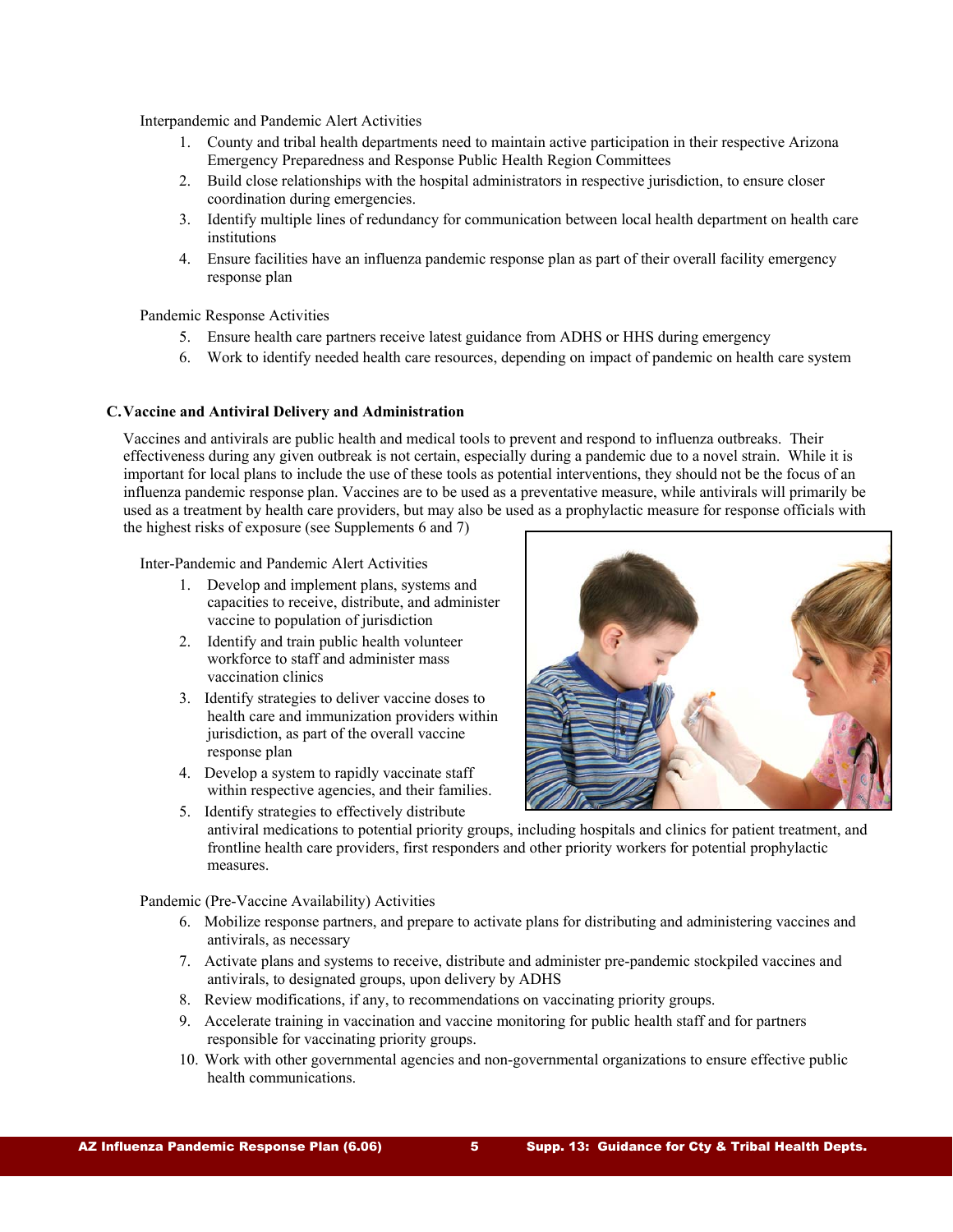Pandemic (Post-Vaccine Availability) Activities

- 11. Activate plans and systems to distribute and administer vaccines to designated groups, upon delivery from ADHS.
- 12. Phase in vaccination of the rest of the population after priority groups have been vaccinated.

#### **D. Community Disease Control**

Community Disease Control measures are those measures that are taken to limit or slow the spread of illness in a community. These can be enacted on an individual basis (i.e., quarantine of a contact of a case), on a large group of individuals (e.g., the quarantine of plane passengers that arrive with an case), or at the community level (e.g., declaration of "Stay Home Days" to keep citizens at home and creating social distance between all members of the community. These measures will be best enacted at the local level as they may only be necessary or effective in certain communities. County and tribal health departments should consult with ADHS prior to taking such actions.

Inter-Pandemic and Pandemic Alert Activities

- 1. Identify and engage traditional partners (e.g., public heath and health care workers) and non-traditional community partners (e.g., transportation workers) and invite them to participate in preparedness planning and in pandemic influenza containment exercises and drills
- 2. Provide information to the public on the definitions of and the potential need for individual, small group, and community containment measures, to improve a wider understanding and acceptance during a pandemic
- 3. Identify potential isolation and quarantine facilities
- 4. Establish procedures, in conjunction with ADHS, for medical evaluation and isolation of quarantined persons who exhibit signs of influenza-like illness (ILI)
- 5. Develop tools and mechanisms to prevent stigmatization and provide mental health services to persons in isolation or quarantine, as well as to family members of affected persons and other community members
- 6. Establish procedures for delivering medical care, food, and services to persons in isolation or quarantine. These efforts should take into account the special needs of children and persons with disabilities.
- 7. Develop protocols for monitoring and enforcing quarantine measures
- 8. Ensure legal authorities and procedures exist for various levels of movement restrictions

#### Pandemic Alert Period Activities

- 9. When a case with a novel strain that has been identified that matches a strain with potential to cause a pandemic, use quarantine authority to separate known exposed contacts of cases, to help limit spread within community. Quarantine of contacts should be implemented only when there is a high probability that the ill patient is infected with a novel influenza strain that may be transmitted to others
- 10. Monitor contacts who are quarantined at least once a day—by phone or in person—to assess symptoms and address any needs



Pandemic Period Activities

- 11. Early in Pandemic period use quarantine authority to separate known exposed contacts of cases, to help limit spread within community. Quarantine of contacts should be implemented only when there is a high probability that the ill patient is infected with a novel influenza strain that may be transmitted to others
- 12. Monitor contacts who are quarantined at least once a day—by phone or in person—to assess symptoms and address any needs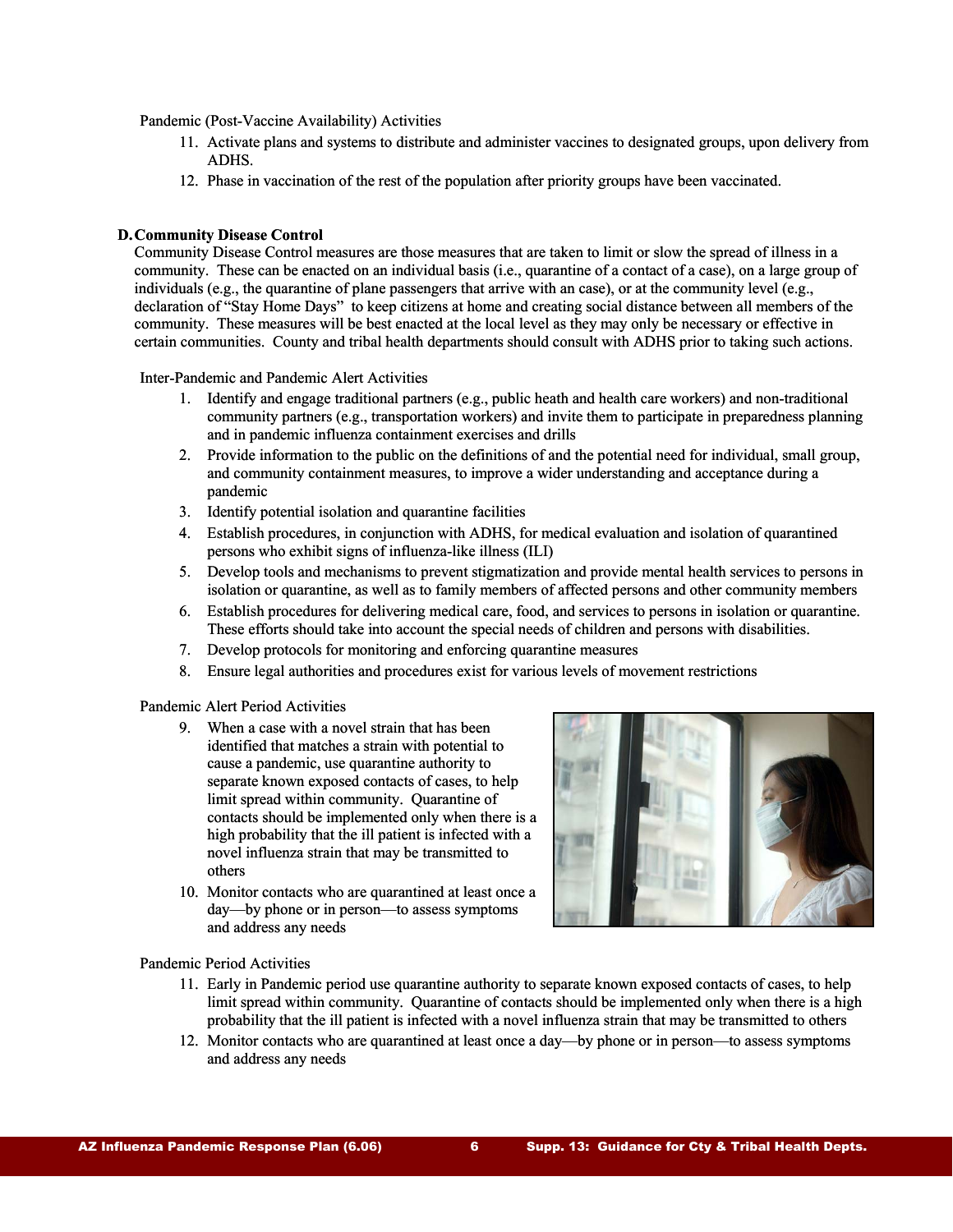As disease progresses within the community, use of quarantine will likely have little value, except in closed settings. Local health authority should be ready to enact community-wide containment measures (as detailed in Supplement 8)

- 13. Promote community containment strategies, as appropriate, and in consultation with ADHS. These measures may include:
	- a. Promotion of community-wide infection control measures (e.g., respiratory hygiene/cough etiquette)
	- b. Declare "Stay Home Days"
	- c. Don't discourage "self-isolation"
	- d. Closure of office buildings, shopping malls, schools, and public transportation
- 14. Identify strategies to determine impact of containment measures on both disease and society. Use this information to better focus containment measures.
- 15. Stand down measures as quickly as possible without risk of prolonging pandemic

# **E. Addressing Travel-Related Risk**

Travel-related risk in regards to pandemic planning primarily refers to health affects associated with air travel, or any international travel (e.g., border crossings). Measures used to address travel-related risks include many of the community disease control measures found in Supplement 8. As with community containment, travel-related containment if often best addressed at the local level, although many situations will naturally involve ADHS and the federal government, due to federal quarantine authority and international travel laws. Affected county and tribal health departments are encouraged to work with ADHS while preparing for and enacting containment measure that address travel-related risk.

Inter-Pandemic Period Activities

- 1. Ensure readiness to implement travel-related disease containment measures
- 2. Engage appropriate community partners and develop and exercise appropriate plans

Pandemic Alert Period Activities

3. Assist ADHS in providing public health information to travelers who visit countries where avian or animal influenza strains that can infect humans (e.g., avian influenza A [H5N1]) or human strains with pandemic potential have been reported.



4. Evaluate and manage arriving ill passengers who might be infected with avian or animal influenza strains or human strains with pandemic potential.

# Pandemic Period Activities

- 5. Continue to provide public health information to travelers, in coordination with ADHS
- 6. In coordination with ADHS and CDC, initiate enhanced disease surveillance at ports of entry
- 7. Evaluate and implement quarantine, as necessary, on exposed passengers or other individuals related to travel
- 8. Evaluate the need to implement or terminate travel-related containment measures as the pandemic evolves.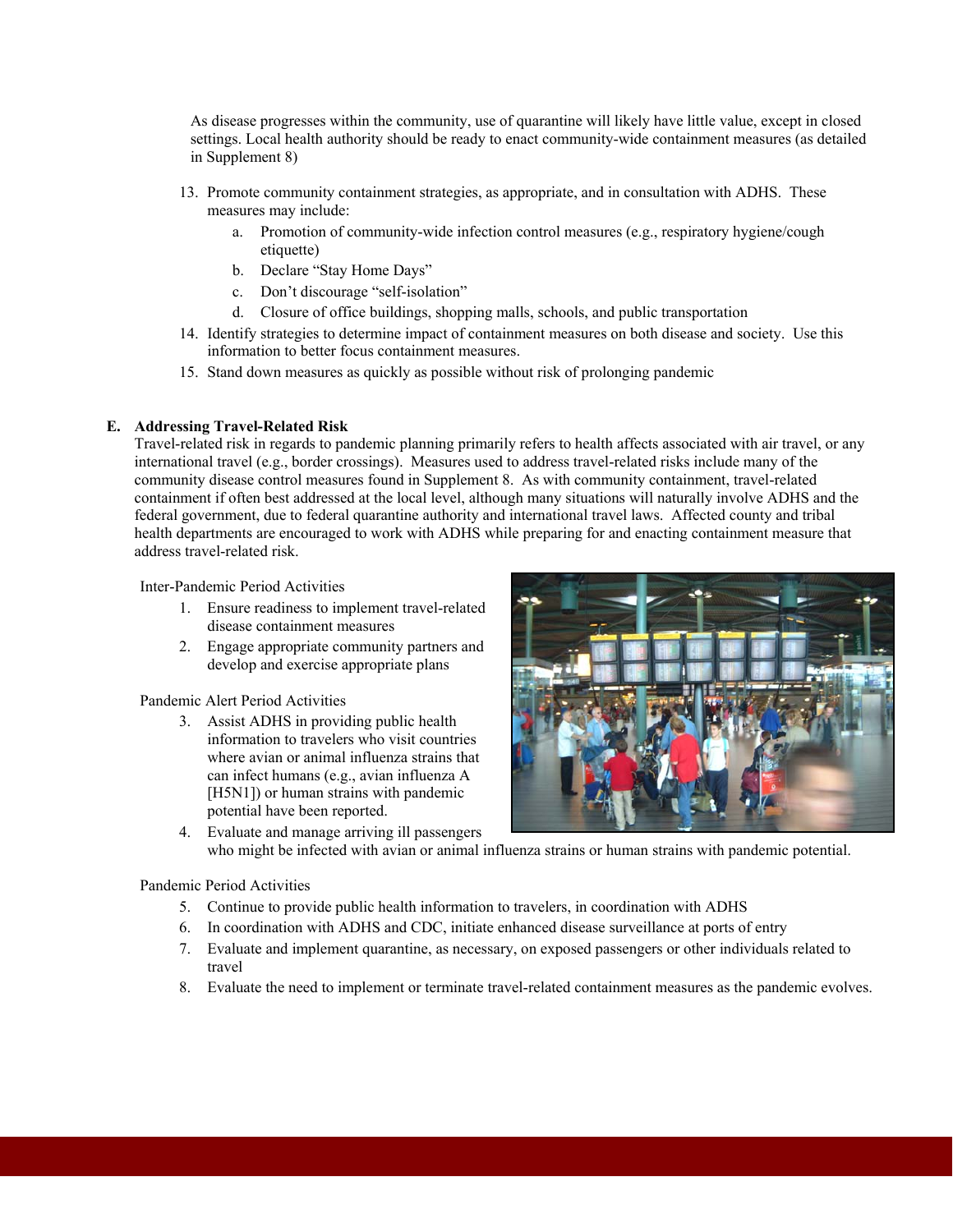#### **F. Public Information**

During the Interpandemic Period, communications professionals from local health departments will need to work closely with ADHS communications team and other response agencies to focus on preparedness planning and on building flexible, sustainable communications networks and media relationships. During the Pandemic Period, they will focus on coordinated health communications to support public health interventions designed to help limit influenza-associated morbidity and mortality. According to A.R.S. 36-787, ADHS is the lead agency for crafting public information strategies and messages during a declared public health emergency. While ADHS will take the coordination role, local health departments may be best placed to ensure the unified messages reach Arizona residents at the community level (see Supplement 10).

Inter-Pandemic Period Activities

- 1. Assess and monitor readiness to meet communications needs in preparation for an influenza pandemic, including regular review and update of communications plans.
- 2. Participate in regional and state-wide emergency communication activities with ADHS, other response agencies, private industry, education, and nonprofit partners (e.g., American Red Cross chapters).
- 3. Identify and train lead subject-specific spokespersons.
- 4. Provide public health communications staff with training on risk communications for use during an influenza pandemic.
- 5. Develop and maintain up-to-date communications contacts.
- 6. Participate in tabletop exercises and other collaborative preparations to assess readiness.
- 7. Confirm any contingency contracts needed for communications resources during a pandemic.

Pandemic Alert Period Activities

- 8. Begin disseminating messages and materials to increase the knowledge and understanding of the public, health care professionals, policy-makers, media, and others about unique aspects of pandemic influenza that distinguish it from seasonal influenza, and generally what to expect during different phases of an influenza pandemic.
- 9. Address rumors and false reports regarding pandemic influenza threats.

#### Pandemic Period Activities

- 10. Contact key community partners and implement frequent update briefings.
- 11. As appropriate, implement and maintain community resources, such as hotlines and websites to respond to local questions from the public and professional groups.
- 12. Tailor communications services and key messages to specific local audiences; utilize statewide special populations study information to target specific hard to reach populations.
- 13. In coordination with epidemiologic and medical personnel, obtain and track information daily on the numbers and location of newly hospitalized cases, newly quarantined persons, and hospitals with pandemic influenza cases. Use these reports to determine priorities among community outreach and education efforts, and to prepare for updates to media organizations in coordination with federal partners.
- 14. Coordinate all pandemic influenza media messages with ADHS to ensure consistency with statewide and national messages
- 15. Promptly respond to rumors and inaccurate information to minimize concern, social disruption, and stigmatization.